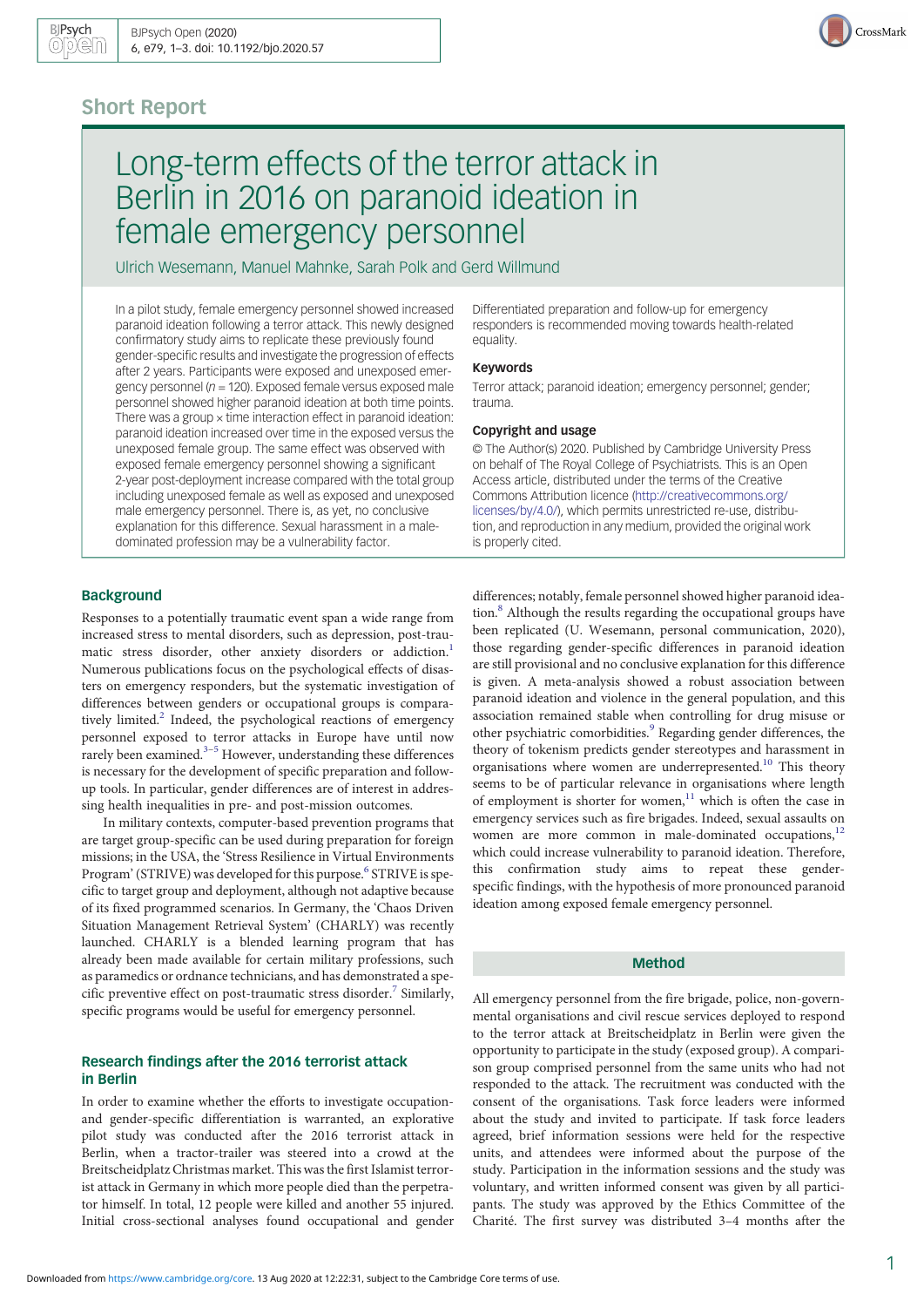| Distribution of emergency service personnel according to<br>Table 1<br>gender, occupation and deployment to the terror attack                                                                              |                        |                        |            |        |                          |                      |  |  |  |  |  |  |
|------------------------------------------------------------------------------------------------------------------------------------------------------------------------------------------------------------|------------------------|------------------------|------------|--------|--------------------------|----------------------|--|--|--|--|--|--|
| Deployment at<br><b>Breitscheidplatz</b>                                                                                                                                                                   | Fire<br><b>Brigade</b> | Armed<br><b>Forces</b> | <b>NGO</b> | Police | <b>PSNV</b>              | Total                |  |  |  |  |  |  |
| Yes                                                                                                                                                                                                        |                        |                        |            |        |                          |                      |  |  |  |  |  |  |
| Male                                                                                                                                                                                                       | 22                     | $\mathcal{P}$          | 9          | 5      | 4                        | 42                   |  |  |  |  |  |  |
| Female<br>Other                                                                                                                                                                                            | $\mathfrak{D}$         | O                      | 4          | 5      | 6                        | 17<br>1 <sup>a</sup> |  |  |  |  |  |  |
| Total                                                                                                                                                                                                      | 24                     | $\mathfrak{p}$         | 13         | 10     | 10                       | 60                   |  |  |  |  |  |  |
| N <sub>O</sub>                                                                                                                                                                                             |                        |                        |            |        |                          |                      |  |  |  |  |  |  |
| Male                                                                                                                                                                                                       | 21                     | O                      | O          | 17     | O                        | 38                   |  |  |  |  |  |  |
| Female                                                                                                                                                                                                     | 0                      | 0                      | $\Omega$   | 20     | $\mathfrak{D}$           | 22                   |  |  |  |  |  |  |
| Total                                                                                                                                                                                                      | 21                     | 0                      | $\Omega$   | 37     | $\overline{\phantom{a}}$ | 60                   |  |  |  |  |  |  |
| Total                                                                                                                                                                                                      |                        |                        |            |        |                          |                      |  |  |  |  |  |  |
| Male                                                                                                                                                                                                       | 43                     | $\mathcal{P}$          | 9          | 22     | 4                        | 80                   |  |  |  |  |  |  |
| Female<br>Other                                                                                                                                                                                            | $\mathfrak{D}$         | O                      | 4          | 25     | 8                        | 39<br>1 <sup>a</sup> |  |  |  |  |  |  |
| Total                                                                                                                                                                                                      | 45                     | $\mathfrak{D}$         | 13         | 47     | 12                       | 120                  |  |  |  |  |  |  |
| NGO, non-governmental organisation; PSNV, Psychosocial Emergency and Crisis<br>Network (Psychosoziale Notfallversorgung);<br>a. Excluded from occupational affiliation because of data protection reasons. |                        |                        |            |        |                          |                      |  |  |  |  |  |  |

attack, and a second measurement was conducted 18 to 21 months after the first survey. Participants received the questionnaires in the mail.

A total of  $n = 120$  volunteers participated at the first time point, 60 in the exposed group and 60 in the comparison group. At the second time point, 39 individuals from the exposed group and 33 from the comparison group responded. All deployed personnel had been on site with the exception of a dispatcher. Gender and occupational group distributions are shown in Table 1.

Data collection consisted of questionnaires including demographics and the Brief Symptom Inventory (BSI) to evaluate paranoid ideation. The BSI consists of five items that assess aspects of mistrust up to strong paranoid ideation on a five-point Likert scale.<sup>13</sup>

Statistical analyses were conducted with SPSS (Version 21). Missing values at the second time point were imputed using the baseline-observation-carried-forward method. To test for dropout bias, two-sample t-tests were conducted for metric parameters and Pearson  $\chi^2$  was calculated for categorial parameters. Using linear regression, the exposed group and comparison group were tested separately to test whether gender had an influence on paranoid ideation. Participants who indicated their gender as 'other' were excluded, as the small number  $(n = 1)$  would not have allowed for meaningful evaluation. In order to check whether the occupational group had an influence on paranoid ideation, a Kruskal–Wallis H-test was carried out within deployed female personnel. Additionally, differences in change in paranoid ideation between the exposed group and comparison group were examined using a single-factor repeated measures ANOVA (rmANOVA) with a Bonferroni post hoc test.

## Results

There were no significant differences between the completers and those who dropped out (Table 2). Linear regression analysis revealed a significant influence of gender on paranoid ideation within the exposed group,  $F(1,57) = 11.6$ ,  $P = 0.001$ ,  $R^2 = 0.17$ ,  $\beta$  = 0.41, with female personnel scoring higher. This influence was not seen within the comparison group,  $F(1,58) = 3.1$  (not significant). Similar results were found 2 years after the attack: female personnel in the exposed group continued to report higher paranoid ideation,  $F(1,57) = 8.9$ ,  $P = 0.004$ ,  $R^2 = 0.14$ ,  $\beta = 0.37$ . This influence was absent in the comparison group,  $F(1,57) = 1.6$  (not significant). rmANOVA revealed an interaction effect in paranoid ideation,  $F(1, 115) = 5.0$ ,  $P = 0.027$ ,  $\eta^2 = 0.04$ ; compared with all other participants, paranoid ideation increased significantly among exposed female personnel. This interaction effect remained when directly comparing only female personnel of each group,  $F(1, 37) = 4.2$ ,  $P = 0.047$ ,  $\eta^2 = 0.103$ , with a significant increase in paranoid ideation in exposed female personnel. Finally, a Kruskal–Wallis H-test carried out within deployed female personnel showed that there was no statistically significant difference in paranoid ideation score between the different occupation groups,  $\chi^2(3) = 1.92$ ,  $P = 0.589$ .

# **Discussion**

The current study replicated the results of the pilot study. The finding that gender influences paranoid ideation following terror attacks or catastrophes has, to our knowledge, not been replicated in other studies since, but studies relating high-risk occupations to paranoid ideation are so far inconsistent. For example, medical prison staff reported higher paranoid ideation than the general population,<sup>[14](#page-2-0)</sup> but veterans deployed to the Gulf War did not differ from a matched comparison group of soldiers.<sup>[15](#page-2-0)</sup> However, these studies did not control for gender, and although in the sample of medical prison staff, the proportion of female employees (53.6%) may have driven this difference, among the sample of Gulf War veterans, only 3.1% were women. Thus, future research may consider gender-specific evaluations, or controlling for gender when comparing different studies.

As a result of limitations of this study, the results should be interpreted carefully. The sample size for the subgroup analysis was small, and because of a drop-out rate of 40%, some data had to be imputed at the second time point, which notably restricts interpretation of the effects seen after 2 years. Further, because of the small sample size, direct comparison between female personnel in the exposed group and comparison group was only carried out over time. Also, approximately 90% of the female control group are police, limiting representativeness. Nevertheless, occupational group differences for paranoid ideation were ruled out for deployed female emergency responders.

Despite these limitations, the replication of the results of the pilot study provides an indication of gender-specific effects. The current study suggests that there is an elevated need for improvement in health-related gender equality. Our results could be used for the development of a gender-specific module before and after the deployment.

| t-test showing no significant differences between the participants who responded at both time points and those who responded at baseline only<br>Table 2 |    |                  |       |              |               |       |      |      |       |  |  |  |
|----------------------------------------------------------------------------------------------------------------------------------------------------------|----|------------------|-------|--------------|---------------|-------|------|------|-------|--|--|--|
|                                                                                                                                                          |    | Both time points |       |              | Baseline only |       |      |      |       |  |  |  |
|                                                                                                                                                          |    | Mean             | s.d.  | $\mathsf{n}$ | Mean          | s.d.  |      | d.f. |       |  |  |  |
| Paranoid ideation                                                                                                                                        |    | 1.38             | 1.38  | 48           | 1.15          | 1.34  | 0.90 | 118  | 0.368 |  |  |  |
| Rank                                                                                                                                                     | 39 | 1.64             | 0.71  | 28           | 1.39          | 0.50  | 1.69 | 65   | 0.116 |  |  |  |
| Years of service                                                                                                                                         | 69 | 14.74            | 12.04 | 46           | 14.30         | 10.47 | 0.20 | 113  | 0.842 |  |  |  |
| Age, years                                                                                                                                               | 69 | 40.12            | 11.19 | 46           | 39.57         | 11.09 | 0.26 | 113  | 0.796 |  |  |  |

Cisgender:  $\chi^2$ <sub>(1, n = 119)</sub> <1; not significant.

2